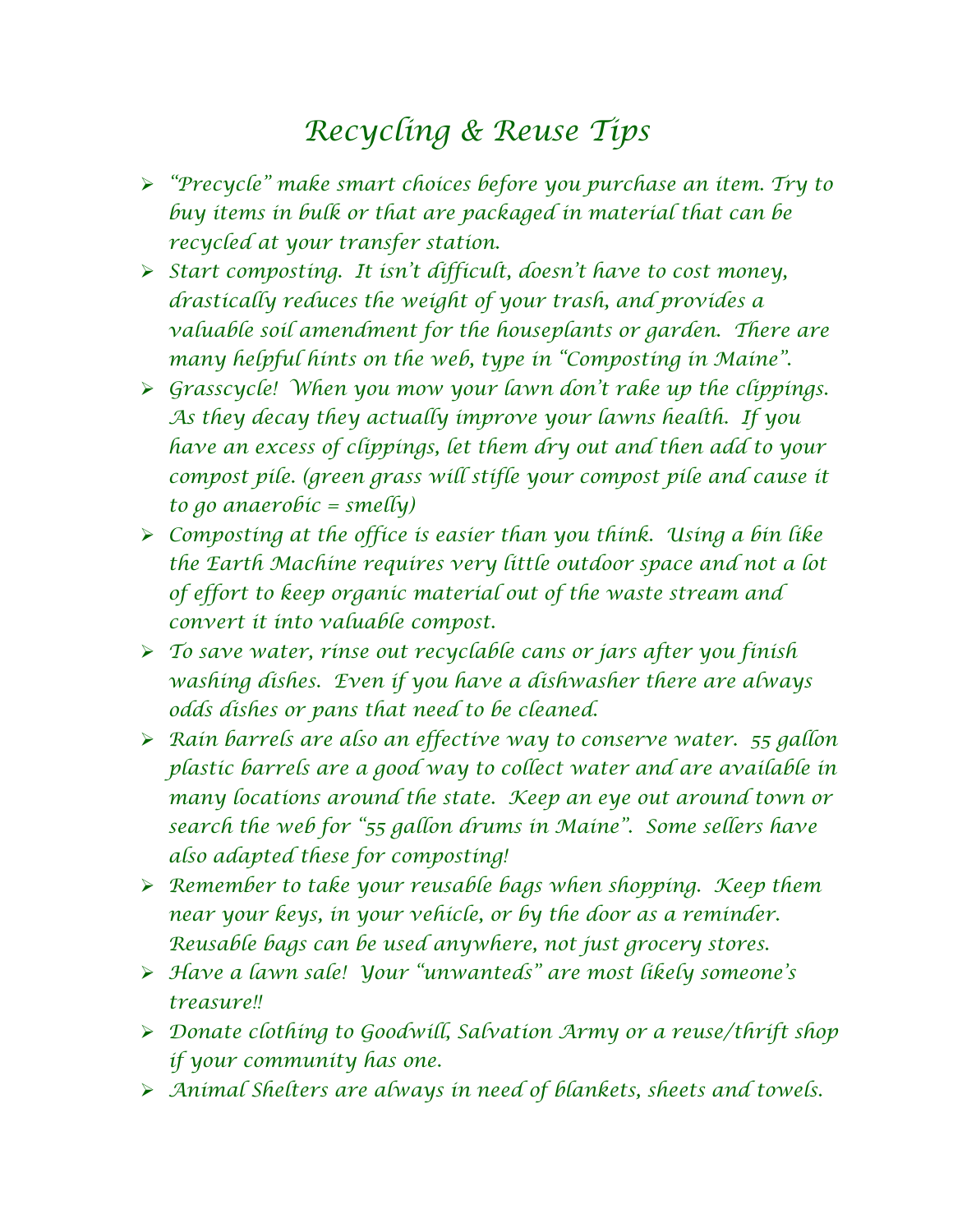- *If during a renovation or construction project you find you have left over items, donate them to a building reuse center such as Maine Building Exchange or Habitat for Humanity. Check the internet for other options or for a location near you.*
- *Used motor oil is often accepted at automobile garages or transfer stations. This is reused as fuel for heating many facilities including some transfer stations.*
- *Packing peanuts in the bottom of flowerpots are lighter than stones and work just as well. You can also take them to a shipping/mailing business for reuse.*
- *Old leather shoes or cooking pots make excellent outdoor flower planters and they are cute to boot!*
- *Skip the polystyrene cup at your local coffee shop and bring your own reusable one.*
- *Take your plastic bags (from any retailer) back to the grocery store for recycling. Just be sure to remove any paper receipts.*
- *Visit your transfer station to observe their collection system. This visit will allow you to see what is accepted and provide you with a good idea of how to load your vehicle for efficient drop-off as well as provide you the opportunity to ask questions.*
- *Remember to recycle when you are away from home. Many festivals and fairs now offer recycling opportunities. Or bring your recyclables home with you from a picnic, day at the beach or vacation if you aren't able to recycle on location.*
- *Crush cans and plastic containers so they take up less space. Keeping the cover attached to cans by a little bit and then crushing it inside will eliminate sharp edges and increase the likelihood that the cover will also get recycled with the can and not slip through the cracks of the equipment.*
- *Look for a scrap iron dealer in your community before hauling your valuable metals to the landfill. Most will pay you for your material.*